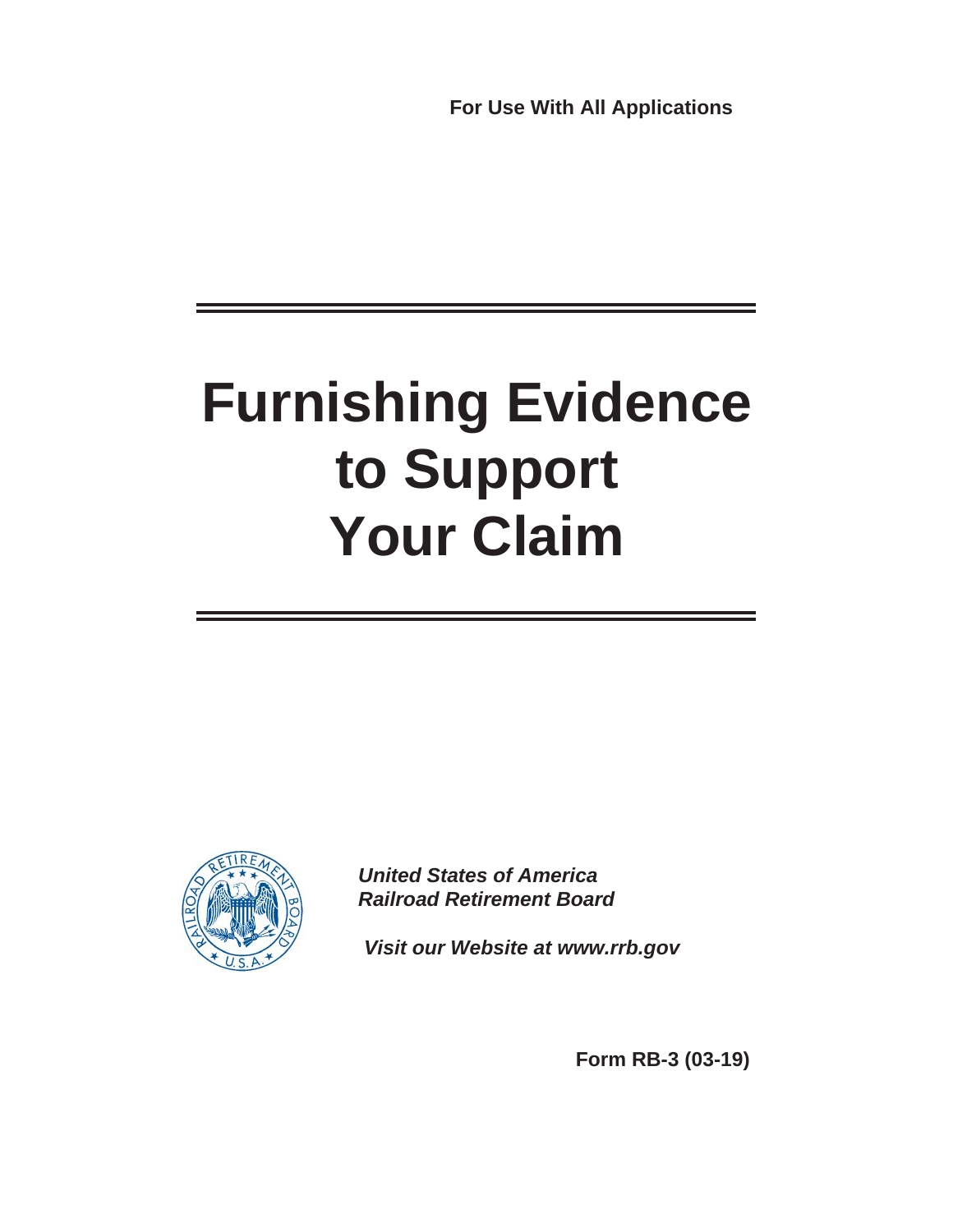# **CONTENTS**

|                                                       | <b>Page</b>             |
|-------------------------------------------------------|-------------------------|
| <b>Part 1 - General Information</b>                   | 1                       |
| Part 2 - Proof of Age                                 | 1                       |
| <b>Part 3 - Proof of Relationship</b>                 | 2 <sup>2</sup>          |
| <b>Part 4 - Proof of Marriage</b>                     | $\overline{3}$          |
| <b>Part 5 - Proof of Divorce</b>                      | $\overline{\mathbf{4}}$ |
| <b>Part 6 - Proof of Military Service</b>             | $\overline{\mathbf{4}}$ |
| <b>Part 7 - Proof of Death</b>                        | 5                       |
| <b>Part 8 - Proof of Payment of Burial Expenses</b>   | 6                       |
| Part 9 - Proof of Appointment as Legal Representative | 6                       |
| Part 10 - Proof of Citizenship and Residence          | $6\phantom{1}6$         |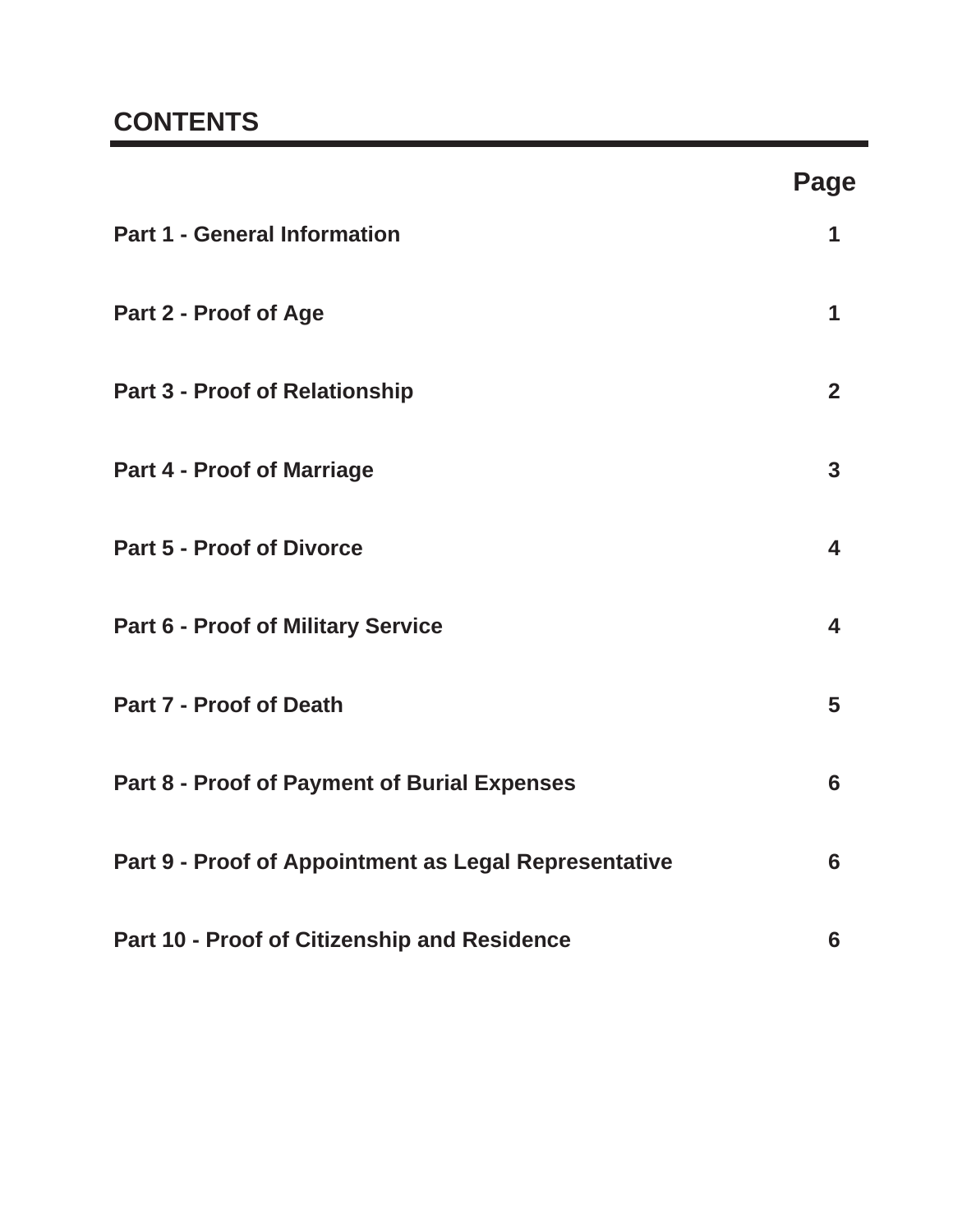## Part I General Information

Every applicant for railroad retirement benefits or Medicare must submit some type of documentary evidence or proof to support a claim for benefits. The purpose of this booklet is to describe the types of acceptable evidence and to assist you in obtaining these records if they are not already in your possession. If, after following these guidelines, you are unable to obtain the necessary evidence, contact the nearest field office of the RRB for assistance.

Evidence submitted in support of an applicant's claim should be:

- an original document, or  $\bullet$
- a copy of a public record certified by the custodian of the record.  $\bullet$

**Note** that photocopied, faxed, or e-mailed documents are not acceptable; neither are documents that have been altered in any way.

Most documents brought into the field office will be copied for our records and returned to you right away. If an original document is received in the mail, it will be carefully preserved by the RRB and returned to you after we have made a copy.

## **Advance Filing of Proofs**

Railroad employees are encouraged to file, in advance of retirement, proof of their age and military service, and if they are married, proof of their marriage and their spouse's age. The information is then recorded and stored electronically until retirement. Advance filing speeds the application process and helps avoid any delay in processing that could occur due to inadequate proofs.

## Part 2 Proof of Age

Proof of age is required of almost every applicant for railroad retirement monthly benefits or Medicare coverage. Various types of acceptable proofs of age and places to secure them are listed in this chapter. Always try to secure one of the documents listed in **"Best Proofs of Age."** If none of these documents can be obtained, then you should submit a document listed under **"Other Proofs of Age."**

Older records are generally considered the best records. Try to secure evidence made at or near the

time of your birth. If you have problems securing proof of your age, contact the nearest field office of the RRB. The people there will be glad to assist you. If the document submitted is not sufficient, additional evidence may be required. If so, the field office will contact you.

Any document to be used for proof of age must show the person's name, age or date of birth, and preferably, the date on which the record was established. Any document submitted as proof of age or date of birth must be based on a record that was established more than 5 years before the date on which you filed an application for an annuity or Medicare coverage with the Railroad Retirement Board. Proof of age for a child who is less than 5 years old should be based on a record made shortly after birth.

#### **Best Proofs of Age Where to Secure**

*(Recorded before 5 years of age)*

| Civil record of birth                    | Bureau of Vital<br>Statistics in State<br>capital of State of birth |
|------------------------------------------|---------------------------------------------------------------------|
| Church record of birth or<br>baptism     | Church where baptized<br>or confirmed                               |
| Notification of<br>registration of birth | County or City Health<br>Department of county or<br>city of birth   |
| Hospital birth record or<br>certificate  | Hospital where born                                                 |

If you do not have one of these records in your possession, try to obtain one. Churches usually do not destroy their records, and if there was a record of your date of birth made when you were an infant or a child, it is probably still on file at the church. Even if the church building itself is no longer in existence, the records may be available at a diocesan, state, or regional office of the denomination.

Our field offices have a complete list of addresses and fees for public birth records in the United States and in many foreign countries. Call or write the field office to find out where to write and how much to send to obtain your birth record.

If you are unable to obtain a record listed under **"Best Proofs of Age,"** use the **"Remarks"** section on the application to explain what attempts were made to secure the record. If you do not have the application, use a plain sheet of paper.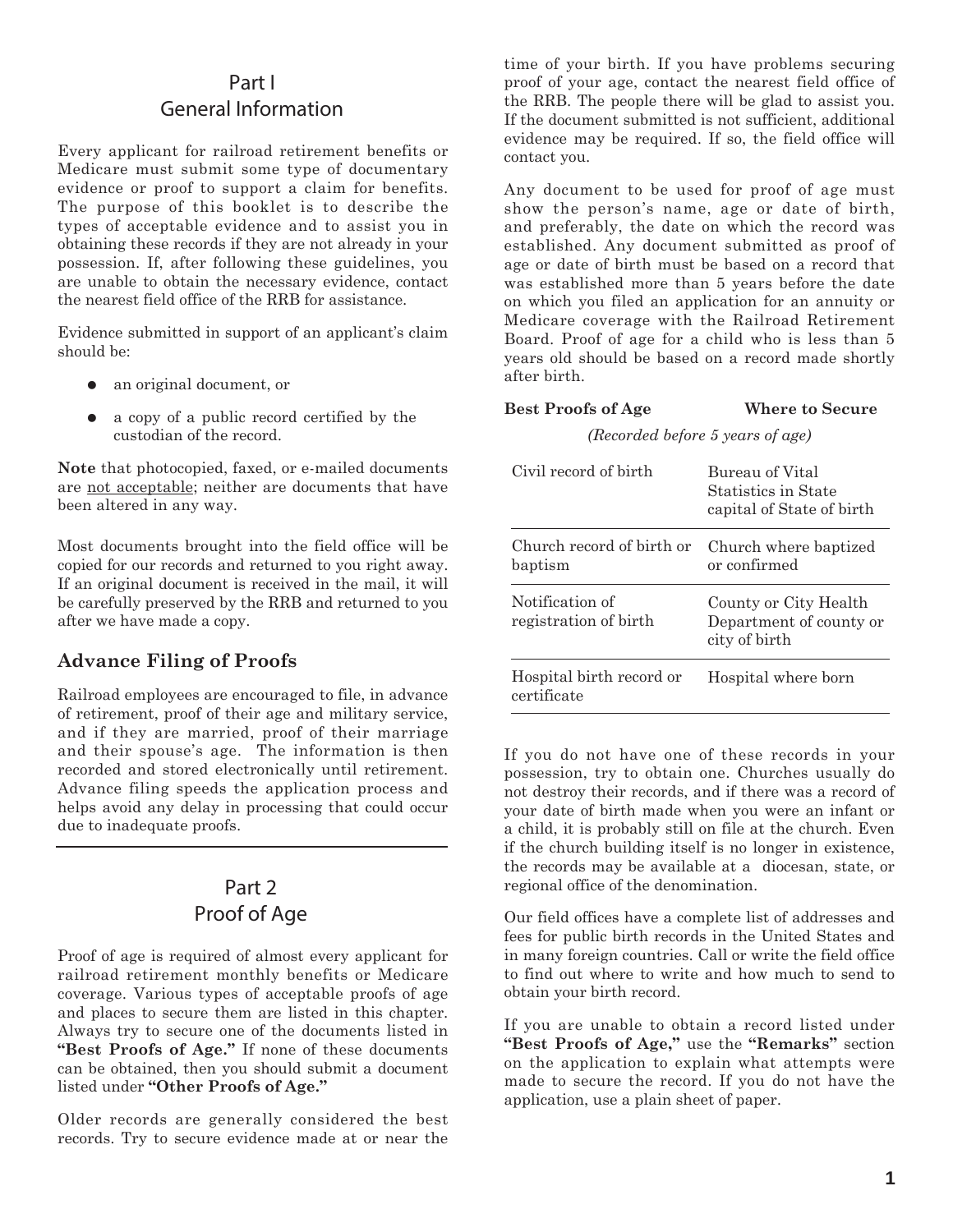Try to obtain a record made early in life; old records are generally the best records. If you have more than one of the documents described on page 2, submit them all.

| <b>Other Proofs of Age</b>               | <b>Where to Secure</b>                                                                                                                       |
|------------------------------------------|----------------------------------------------------------------------------------------------------------------------------------------------|
| Physician's or midwife's<br>birth record | Doctor or midwife<br>attending birth                                                                                                         |
| Bible or other family<br>record          | Member of the family. Do<br>not mail a Bible. If this<br>record is being used, the<br>entire bible must be<br>brought into the field office. |
| Naturalization record                    | Nearest district office of<br>the U.S. Immigration and<br>Naturalization Service                                                             |
| Military record                          | See Chapter 6 of this booklet.                                                                                                               |
| Immigration record                       | Nearest district office of<br>the U.S. Immigration and<br>Naturalization Service                                                             |
| Census age record                        | Field office of the RRB<br>will assist you.                                                                                                  |
| Draft registration record                | Field office of the RRB<br>will assist you.                                                                                                  |
| Indian tribal record                     | Tribal council<br>headquarters or<br>National Archives,<br>Washington, D.C. 20203                                                            |
| Passport                                 | If in your possession,<br>bring to the district<br>office of the RRB                                                                         |
| School record                            | School attended.<br>Department of Public<br>Instruction,<br>Superintendent of Schools,<br>or similar agency if the<br>school has been closed |
| Vaccination record                       | City or County Health<br>Department                                                                                                          |
| Insurance record                         | Insurance company<br>issuing policy                                                                                                          |
| Labor union or fraternal<br>record       | Secretary of local labor,<br>fraternal or auxiliary lodge                                                                                    |
| Employer's record                        | Railroad or express<br>company where employed                                                                                                |

Other records may be submitted if age is shown. Examples of these records are marriage records and birth records of a child if the age of the parent is shown.

## Part 3 Proof of Relationship

Proof of relationship must be given by each person applying for benefits as the child, parent, brother, sister or grandchild of the former railroad employee. If the document used to prove the age of the person also shows his/her relationship to the employee, separate proof of relationship is not needed.

For example, if a child's proof of age shows the employee as his/her parent, a separate proof of relationship is not necessary.

A wife or husband may qualify for benefits if he/she has the employee's child in care. The term "child in care" means the railroad employee's dependent and unmarried natural child, adopted child, or stepchild, or under certain conditions a grandchild whose parents are deceased or disabled.

If you are filing as the parent of a former railroad employee, you must submit evidence that you are the employee's natural parent, adoptive parent or stepparent. This evidence would be a birth record for the employee from the list given below which shows that you are named as the employee's parent. If the employee was legally adopted, refer to the section marked **"Adoption"** in this chapter.

| <b>Best Evidence of</b><br>Relationship<br>Certified copy of the<br>civil birth record of<br>the person filing for<br>benefits (showing the<br>parents' names) | Where to Secure<br>Bureau of Vital<br>Statistics in State capital<br>of State of birth |
|----------------------------------------------------------------------------------------------------------------------------------------------------------------|----------------------------------------------------------------------------------------|
| Certified copy of the<br>religious birth record<br>of the person filing for<br>benefits (showing the<br>parents' names)                                        | Church where baptized<br>or confirmed                                                  |
| Any evidence listed in<br>Chapter 2 if it shows<br>relationship                                                                                                |                                                                                        |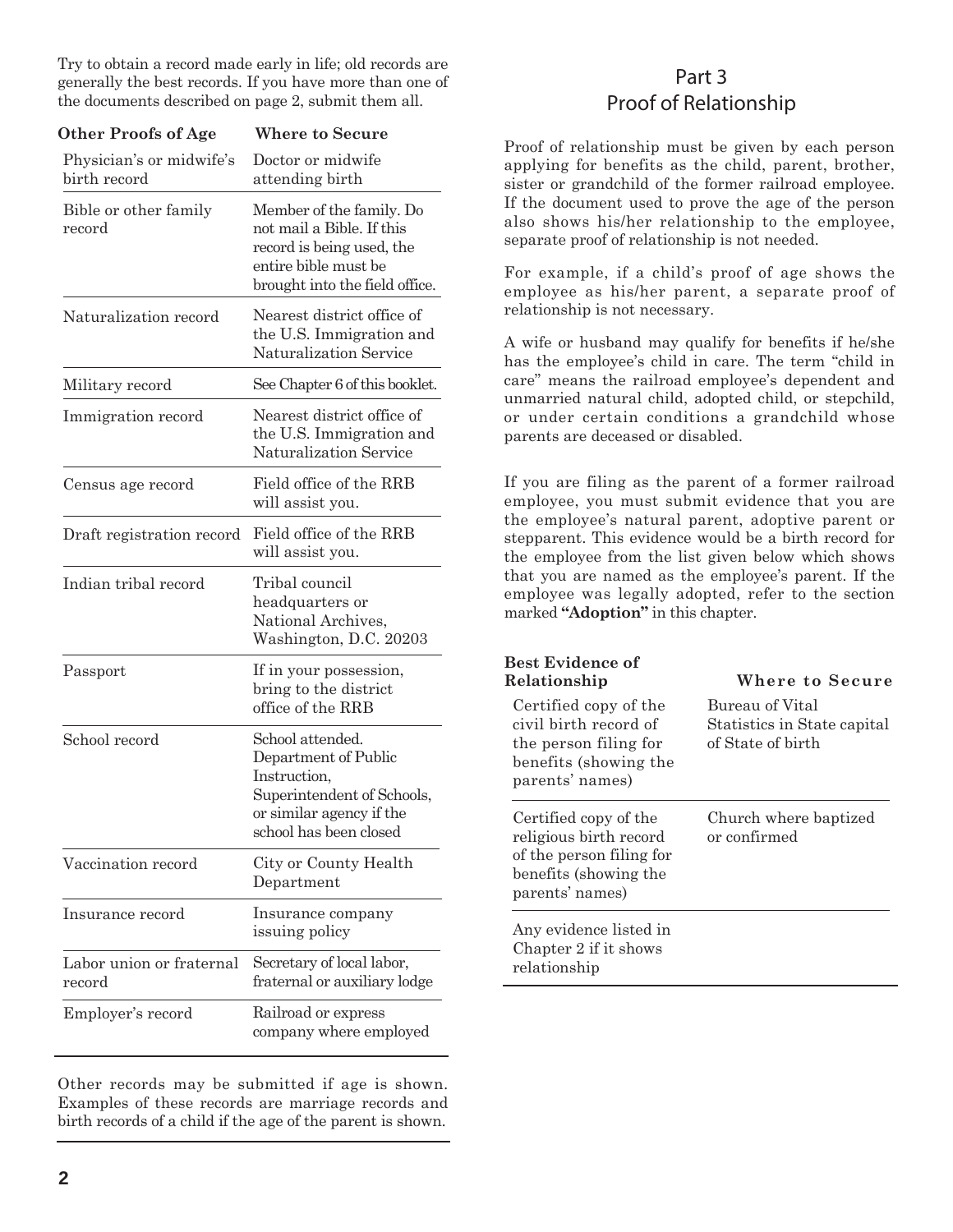In the following cases, it may be necessary to submit more than one document to prove the relationship to the employee.

- A grandchild must show who his/her parents are and prove that his/her parent is related to the employee.
- A brother or sister of the employee must furnish his/her birth record and the employee's, showing that they both have the same parents.
- A stepchild must show he/she is the child of the person married to the employee. See Chapter 4 for establishing proof of marriage.
- A stepparent must show that the person he/she is married to is the employee's parent. See Chapter 4 for establishing proof of marriage.

#### **Adoption**

When the relationship involves a legally adopted child or the parent of a legally adopted child, submit a certified copy of the decree or order of adoption. If the record of adoption cannot be obtained, submit one of the following documents:

- The official notice received by the adopting parents stating that the adoption has been completed; or
- A birth certificate issued as a result of the adoption proceeding.

If you are unable to furnish any of the documents described above or if the adoption proceedings have been completed, contact the nearest field office of the RRB. The people there will be glad to assist you.

# Part 4 Proof of Marriage

If you are filing for monthly railroad retirement benefits or Medicare as the wife, husband, divorced wife or husband, widow, widower, remarried widow or widower, or surviving divorced wife or husband of a former railroad employee, you must furnish evidence of your marriage to the employee. If you are claiming benefits as a remarried widow or widower, you may have to furnish proof of your remarriage. A person filing as a divorced spouse or surviving divorced spouse must submit proof that the marriage to the employee lasted at least ten consecutive years before the date of the final divorce decree.

| Best Proofs of a<br><b>Ceremonial Marriage</b>                                              | Where to Secure                                                                                                                                                               |
|---------------------------------------------------------------------------------------------|-------------------------------------------------------------------------------------------------------------------------------------------------------------------------------|
| The original certificate of<br>marriage                                                     | Personal records                                                                                                                                                              |
| A copy of a public record of<br>the marriage certified by<br>the custodian of the record    | Clerk of the Court in<br>the city or county where<br>marriage license was<br>obtained<br>or<br><b>Bureau of Vital Statistics</b><br>of the State in which you<br>were married |
| A copy of a religious record<br>of the marriage certified by<br>the custodian of the record | Church were marriage<br>took place                                                                                                                                            |

**NOTE:** *A marriage license is not an acceptable proof of marriage. If none of the proofs listed above can be found or if no marriage ceremony took place, contact the nearest field office of the RRB. The people there will be glad to assist you.*

#### **Proof of Termination of a Remarriage**

If you are claiming benefits as the divorced spouse and have remarried since your divorce from the employee, you must furnish proof that the later marriage or marriages have terminated.

If you are claiming benefits as the remarried widow/ widower, or surviving divorced spouse, you must furnish proof that the later marriage or marriages have terminated, unless you remarried after attainment of age 60 or after attainment of age 50 if previously eligible for a disabled widow(er)'s or surviving divorced spouses annuity before the marriage occurred.

Refer to Chapter 5 for a discussion of acceptable proofs of divorce or annulment and Chapter 7 for a discussion of acceptable proofs of death.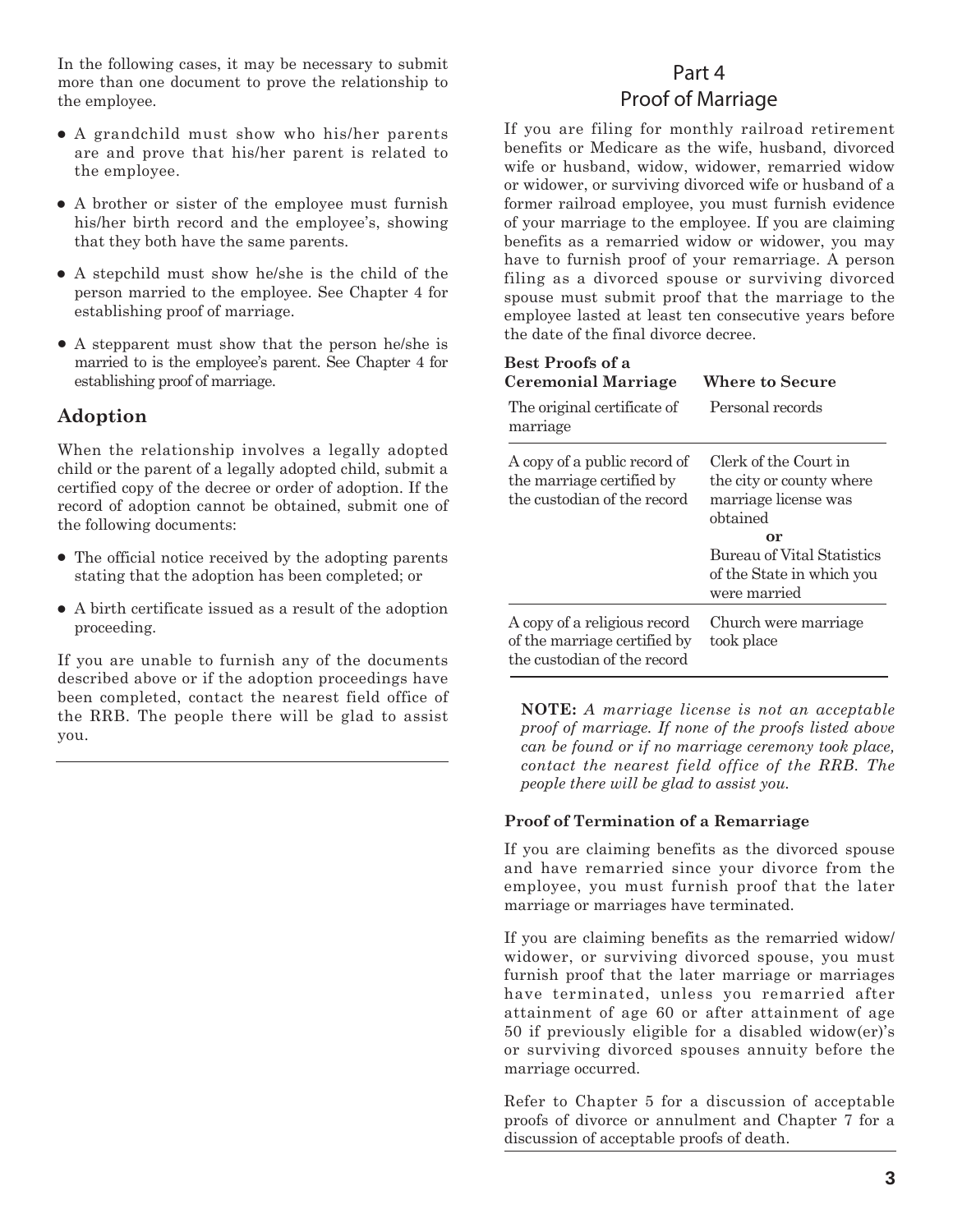# Part 5 Proof of Divorce

Proof of divorce is required when benefits are claimed as the divorced wife or husband or the surviving divorced spouse of a former railroad employee. A person filing as a divorced spouse or surviving divorced spouse must prove that the divorce took place after at least ten consecutive years of marriage to the employee. A divorced spouse or surviving divorced spouse claiming exemption from the public service pension offset based on entitlement as a divorced wife under social security eligibility requirements in effect in January 1977 must prove that the divorce took place after at least 20 consecutive years of marriage to the employee. See Chapter 4 for circumstances when the later marriage does not have to be terminated.

| <b>Proof of Divorce</b>                                                                   | Where to Secure                                                       |
|-------------------------------------------------------------------------------------------|-----------------------------------------------------------------------|
| The original decree of<br>final or absolute divorce<br>or divorce a vinculo<br>matrimonii | Personal records                                                      |
| A copy of the divorce<br>certified by the custodian<br>of the record                      | Clerk of the Court in city<br>or county where divorce<br>was obtained |
|                                                                                           | or<br>Bureau of Vital                                                 |
|                                                                                           | Statistics of State in                                                |
|                                                                                           | which you were divorced                                               |
| A certified photocopy of<br>one of the documents<br>shown above                           |                                                                       |

If you are unable to obtain any of the documents listed above or if the decree is not for a final, absolute or divorce a vinculo matrimonii, contact the nearest field office of the RRB. The people there will be glad to assist you.

## **Annulment**

Chapter 4 of this booklet describes when it is necessary to file proof of termination of a remarriage. When a marriage or remarriage ends with an annulment, submit a certified copy of the decree of annulment.

# Part 6 Proof of Military Service

In some cases, credit may be given for the former railroad employee's military service. If credit for military service is claimed, proof must be furnished. Both the beginning date and the ending date of the military service must be proven.

| <b>Best Proof of Military</b><br>Service                                                                                                                                                     | Where to Secure                                                                                                                                                                                                                                                                                                      |
|----------------------------------------------------------------------------------------------------------------------------------------------------------------------------------------------|----------------------------------------------------------------------------------------------------------------------------------------------------------------------------------------------------------------------------------------------------------------------------------------------------------------------|
| Original certificate of<br>discharge or release to<br>inactive duty from a<br>branch of the Armed<br>Forces that shows the<br>beginning and ending<br>date of the active<br>military service | Personal records                                                                                                                                                                                                                                                                                                     |
| Copy of a certificate<br>made by the State,<br>county or municipal<br>agency or department in<br>which the original record<br>was recorded                                                   | County Recorder or<br>County Clerk for county<br>of residence when<br>discharged                                                                                                                                                                                                                                     |
| Certification from a<br>branch of the Armed<br>Forces that shows the<br>beginning and ending<br>dates of employee's<br>military service                                                      | National Personnel<br>Records Center (Military<br>Personnel Records),<br>9700 Page Boulevard,<br>St. Louis, Missouri<br>63132-5100. If the<br>employee was discharged<br>from the Army during<br>1912-1959 or the Air<br>Force during 1947-1963,<br>see the <b>"Other Proofs</b><br>of Military Service"<br>section. |

A certified photocopy of one of the documents shown above.

## **Other Proofs of Military Service**

Some military service records stored in the Personnel Records Center in St. Louis were damaged by a fire in 1973. The military service records were involved in the fire if the former railroad employee was either:

- Discharged from the Army during the years from 1912 to 1959, or
- Discharged from the Air Force during the period from September 1947 through December 1963 and the last name comes after Hubbard in the alphabet.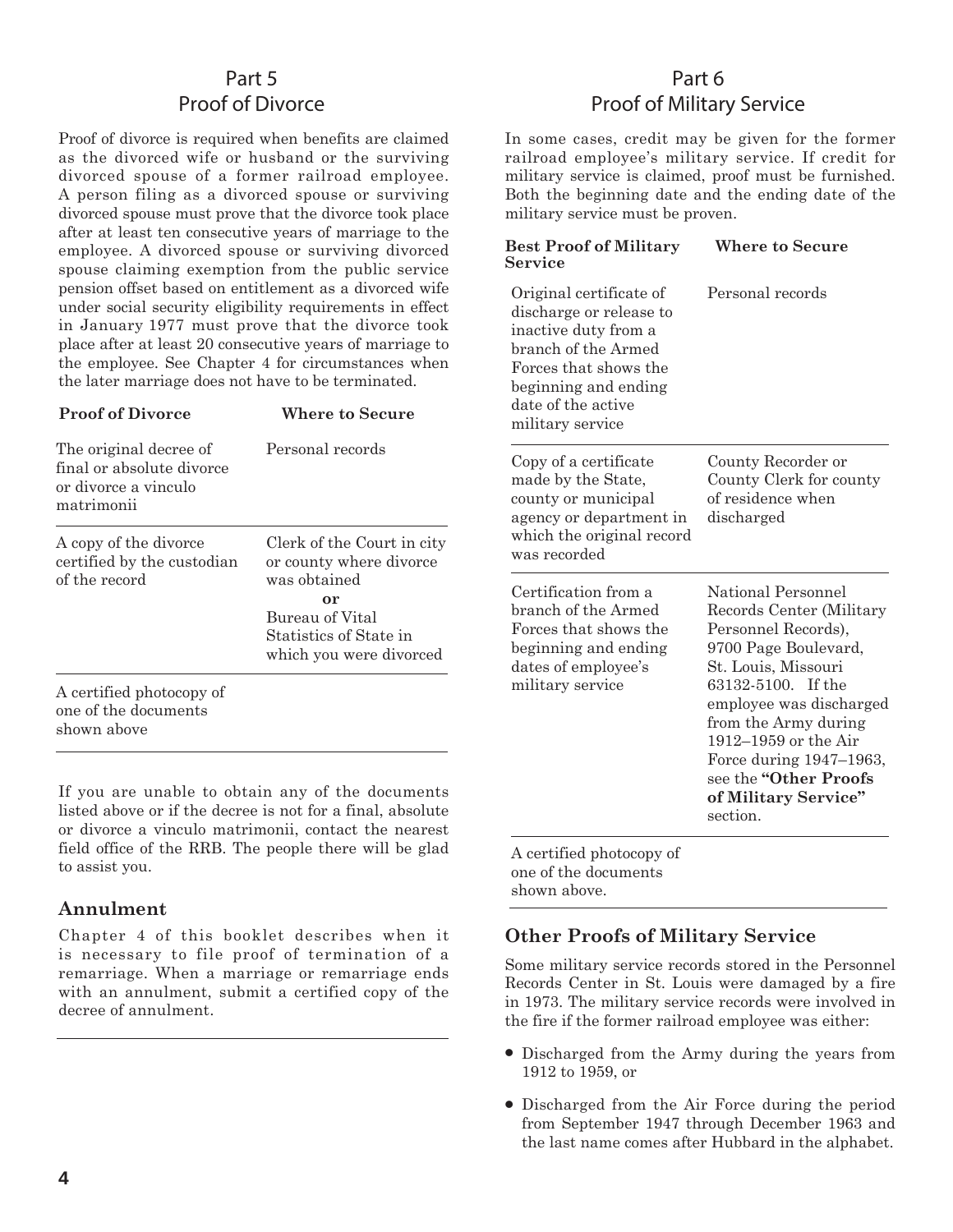If your military service records were destroyed either in the fire in the National Records Center at St. Louis in 1973, or in some other way, you may request a new military service record with Form SF-180, Request Pertaining to Military Records. This form is available from the RRB or your branch of service. If no other record can be obtained, a written statement of military service from one of the agencies listed below can be used as proof of military service. Only request information from an agency if the condition in the **"If "** column applies to the employee.

| Τf                                                                                                                                             | <b>Where to Secure Proof</b>                                                                                                               |
|------------------------------------------------------------------------------------------------------------------------------------------------|--------------------------------------------------------------------------------------------------------------------------------------------|
| The employee ever<br>filed a claim for<br>unemployment<br>compensation based<br>upon the military service                                      | State unemployment<br>compensation office                                                                                                  |
| The employee was<br>paid a bonus                                                                                                               | <b>State Bonus Office</b>                                                                                                                  |
| The employee<br>retired from Federal<br>employment                                                                                             | Office of Personnel<br>Management. Bureau<br>of Retirement and<br>Insurance Employee<br>Service and Records<br>Center, Boyers, PA<br>16017 |
| The employee ever<br>furnished the military<br>service record to an<br>employer                                                                | Federal, State, local<br>or private employer<br>to whom a record of<br>military service was<br>furnished                                   |
| The employee ever filed<br>a claim for Veteran's<br>benefits of any kind                                                                       | Nearest Veteran's<br>Affairs Regional Office                                                                                               |
| The employee ever<br>performed any service in<br>the National Guard                                                                            | State Adjutant General                                                                                                                     |
| The employee ever<br>filed a claim for Social<br>Security Act benefits<br>and the military service<br>involved was after<br>September 6, 1939. | Social Security<br>Administration                                                                                                          |

*If you are unable to locate any of the documents listed above, contact the nearest field office of the RRB. The people there will be glad to assist you.*

## Part 7 Proof of Death

Proof of the death of a former railroad employee is required with all claims for survivor benefits.

| Death occurred inside the United States<br><b>Types of Proof</b>                                                                                                                                                                                                                                                                                                                                                                           | <b>Where to Secure</b>                                                                |
|--------------------------------------------------------------------------------------------------------------------------------------------------------------------------------------------------------------------------------------------------------------------------------------------------------------------------------------------------------------------------------------------------------------------------------------------|---------------------------------------------------------------------------------------|
| Certified copy of the<br>public record of death<br>(Death Certificate)                                                                                                                                                                                                                                                                                                                                                                     | Bureau of Vital<br>Statistics or<br>Department of Health<br>for city, county or State |
| Coroner's report of death                                                                                                                                                                                                                                                                                                                                                                                                                  | Coroner or medical<br>examiner                                                        |
| Verdict of the coroner's<br>jury of the State or<br>community where death<br>occurred.                                                                                                                                                                                                                                                                                                                                                     | Coroner or medical<br>examiner                                                        |
| A signed statement of<br>death by funeral director<br>on an acceptable RRB<br>or SSA form (RRB Form<br>G-273a Statement of<br>Burial Expenses or<br>SSA's Form SSA-721<br>Statement of Death<br>by Funeral Director or<br>SSA-2872 Statement<br>of Death by Funeral<br>Director).<br><b>NOTE:</b> This is not<br>an acceptable proof of<br>death if the applicant<br>is a funeral director or<br>$a$ representative of $a$<br>funeral home | Funeral home                                                                          |
| A certified photocopy of<br>any of the documents<br>described above                                                                                                                                                                                                                                                                                                                                                                        |                                                                                       |
| Death occurred <i>outside</i> the United States<br><b>Types of Proof</b>                                                                                                                                                                                                                                                                                                                                                                   | <b>Where to Secure</b>                                                                |
| A report of death by a<br>United States consul, or<br>other agent of the State<br>Department, bearing the                                                                                                                                                                                                                                                                                                                                  | United States consulate or<br>embassy                                                 |

signature and official seal

A certified copy of the public record of death (Death Certificate)

A signed statement of death by a funeral director Bureau of Vital Statistics or Department of Health

Funeral home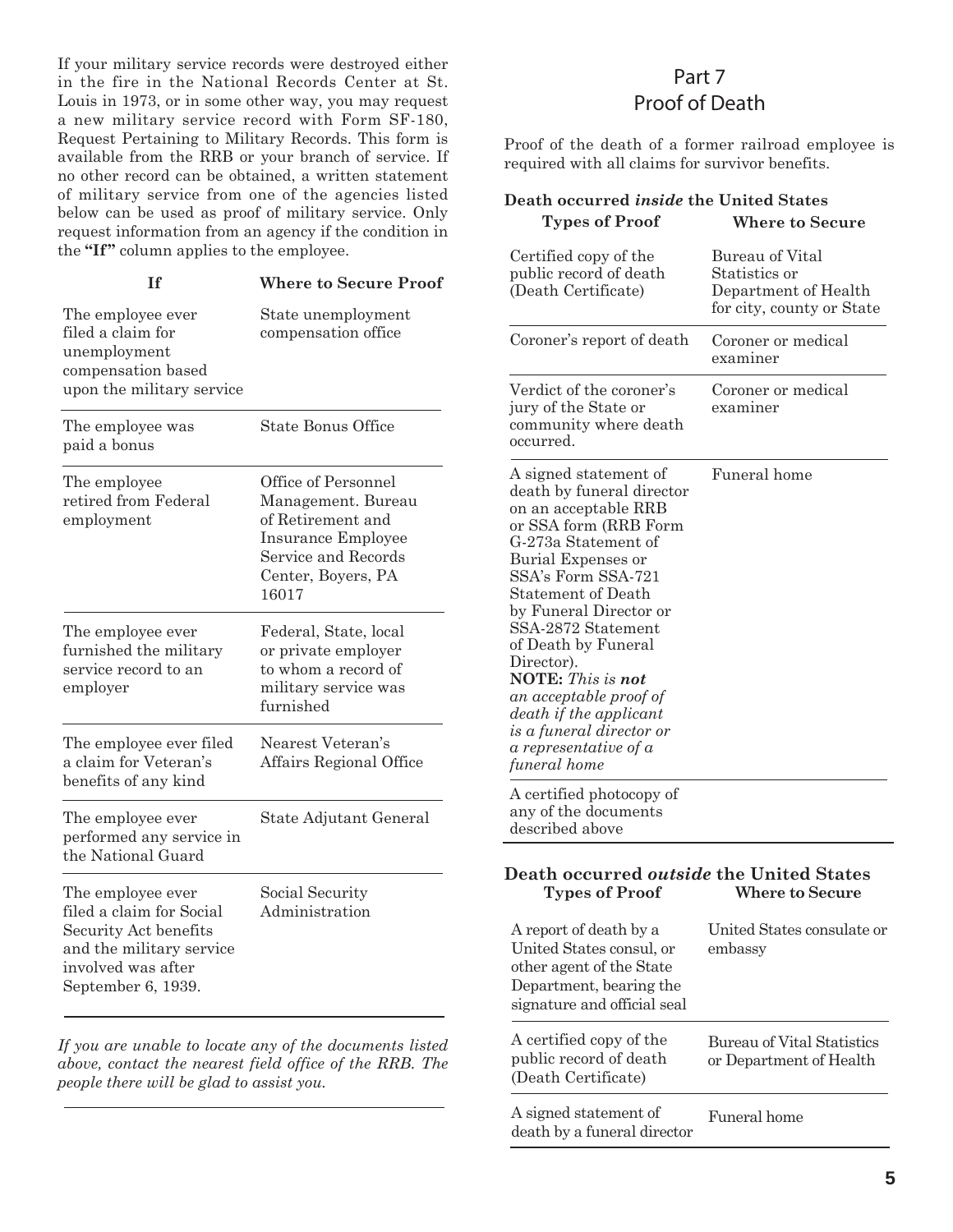# Part 8 Proof of Payment of Burial Expenses

To prove the payment of all or any part of the burial expenses, you must either submit Railroad Retirement Board Form G-273a or an itemized, receipted statement or bill from the funeral director and other persons furnishing goods or services. The receipt must identify the deceased person, be signed by the funeral director or other person to whom payment was made and give *all* of the following information:

- Total amount of all burial expenses
- Name of each person who paid toward the burial expenses
- Amount and date of each payment
- Amount of unpaid burial expenses

If more than one funeral home is involved, proof of payment of burial expenses must be furnished by each one. If Form G-273a cannot be completed or an itemized bill cannot be given, contact the nearest field office of the RRB.

# Part 9 Proof of Appointment as Legal Representative

Evidence of appointment as legal representative is required of anyone filing an application for benefits in this official capacity. A legal representative can be the guardian, trustee, committee or conservator of an individual or the administrator or executor of an estate.

Proof of Court Appointment

- Certified copy of letters of appointment
- "Short" certificate
- Certified copy of the order of appointment
- Any official document issued by the clerk or other proper official of the appointing court

The document submitted must bear the court seal or the signature of the court clerk. If the court papers of appointment were made more than one year before the application is filed, the certification must show that they are still in full force and effect.

If you are unable to furnish any of the documents listed or if you have not been appointed by the court, contact the nearest field office of the RRB. The people there will be glad to assist you.

# Part 10 Proof of Citizenship and Residence

Citizenship is a material factor in applying tax provisions. Generally, RRB accepts a claim that an individual is a citizen of the country of birth unless there is information or evidence to the contrary.

#### **Conclusive Evidence of U.S. Citizenship**

Any of the following documents is generally conclusive evidence of U.S. citizenship for the person to whom the document is issued regardless of where the person was born.

- Birth certificate showing birth in the U.S.
- U.S. passport
- Certificate of Citizenship or Certificate of Naturalization
- Report of Birth Abroad of a Citizen of the United States (Form FS-240).
- Certificate of Birth (Form FS-545)
- United States Citizen Identification Card (INS Form I-197)

#### **Evidence of Citizenship in other Countries**

Documents similar to those listed above may be submitted as evidence to prove citizenship in another country, such as:

- Birth certificate showing birth in that country
- Passport issued by the country
- Certificates of citizenship, naturalization, or citizen identification cards issued by the country.

U.S. citizens or residents should complete Form RRB-1001, "Non-resident Questionnaire," on leaving the United States to take up permanent or temporary residence in a foreign country. The Internal Revenue Service requires that residents of tax-treaty countries claim their exemption every three years by completing an RRB-1001. The form may be secured from RRB field offices or requested by mail from the Bureau of Taxation, U.S. Railroad Retirement Board, 844 North Rush Street, Chicago, Illinois 60611-1275, U.S.A.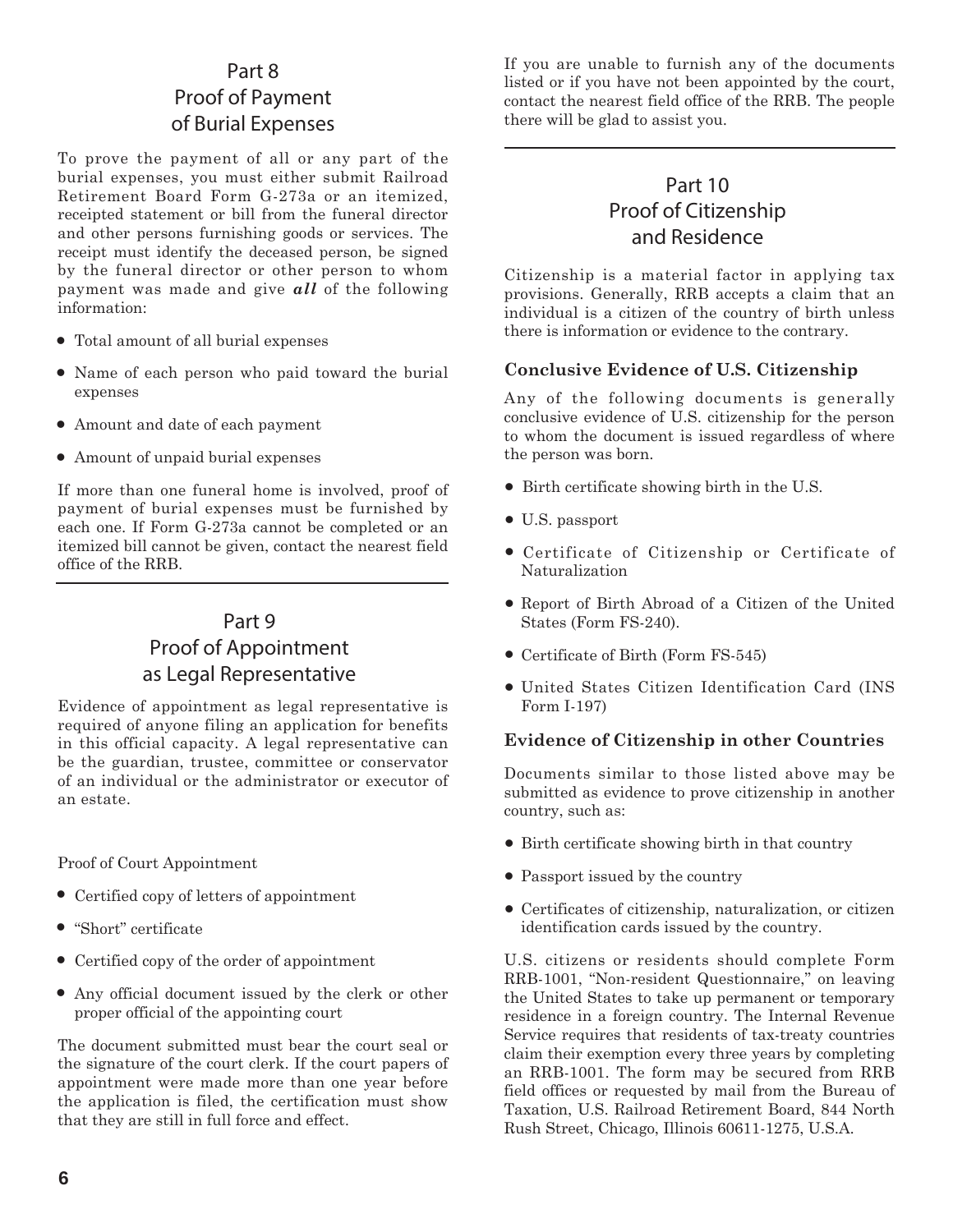Proof of residence is required when an individual claims residence on the RRB-1001 in a country that is not the country in the mailing address. Acceptable proofs of residence must be valid for the period of time for which residence is to be verified; the date of issuance must be within one year of the period of residence to be established. Acceptable proofs of residence are:

#### **In the United States**

- A Valid Alien Registration Receipt Card ("Green Card"), Form I-151 or I-551.
- Reentry Permit (Form I-132). Whether first-issued or renewed, the permit is valid for one year.
- U.S. Federal income tax return for the most recent tax year (this may be a photocopy and need not be certified by IRS).
- Refugee travel document issued by the United States.
- Application to Retain U.S. Residence (INS Form N-470). A photocopy is acceptable.
- Notice of Approval of Application to Preserve Residence (INS Form N-472).
- Proof of filing a declaration of intent to become a U.S. citizen under naturalization laws.
- Other evidence showing the individual has a current attachment to the U.S., and intends to return to make the U.S. his/her home.

#### **In other Countries**

#### *Acceptable Proofs of Residence are:*

- Identification or voter's registration card issued by the government of the foreign country.
- Record or current eligibility for government health or welfare programs.
- Tax record for the prior year.
- Current passport.
- Recent bill for public utilities.
- Library card with an address in the country**.**

## **Fraud and Abuse Hot Line**

Call the toll-free Fraud and Abuse Hot Line if you have any reason to believe that someone is receiving railroad retirement or unemployment-sickness benefits to which he or she is not entitled; that persons responsible for the financial affairs of minors or incompetent beneficiaries are misappropriating benefits; or that a doctor, hospital, or other provider of health care services is performing unnecessary or inappropriate services or is billing Medicare for services not received. You may also use the Hot Line to report any suspected misconduct by a Railroad Retirement Board (RRB) employee. The Hot Line has been installed by the RRB's Inspector General to receive any evidence of fraud or abuse of the RRB's benefit programs.

Call (toll-free) 1-800-772-4258. Or you may send your complaints in writing to:

 Railroad Retirement Board OIG, Hot Line Officer 844 North Rush Street Chicago, Illinois 60611-1275

Please do not call the Hot Line with questions about eligibility requirements, delayed claims, or similar problems. Such matters should be directed to the nearest RRB field office.